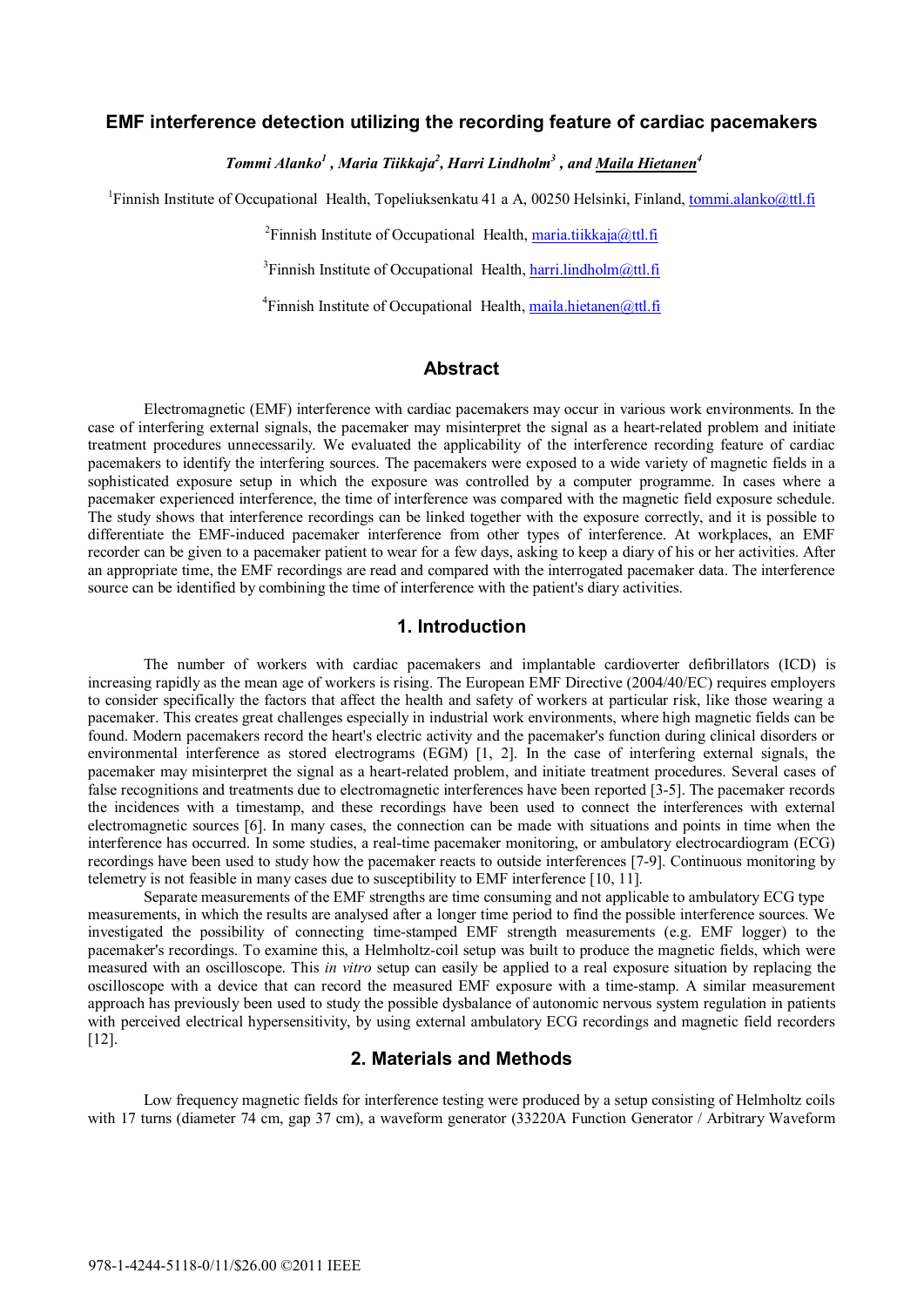Generator, Agilent Technologies), a power amplifier (KEPCO 20-20 bipolar power amplifier, KEPCO) and a current meter and current shunt ( Agilent 34411A Digital Multimeter and 34330A 30 A Current Shunt, Agilent Technologies,) The tests were controlled by a computer programme developed in the Agilent VEE graphical programming environment (Agilent VEE 7.5). The programme controlled the test sequences, waveforms and amplitudes. Magnetic fields were continuously monitored and recorded using a virtual oscilloscope (PicoScope 3424, Pico Technology) during the tests.

The tested pacemaker was placed in a phantom container filled with 0.9% saline solution and centred in the Helmholtz coils. The container dimensions were 225\*290\*55 mm. The pacemaker and the lead formed an area of 190 squared-cm, which corresponds to the worst-case anatomical configuration from an electromagnetic interference. The phantom was placed inside the Helmholtz coils and measured in three orthogonal directions to take into account the directional effects. The control programme directed the waveform generator during the test schedule.

 It is possible to choose the waveform (e.g. sine, square, pulse, ramp) and the characteristics of certain waveforms (e.g. rise time), the frequency and frequency sweeps (1 Hz - 200 kHz), the amplitude, the duration of the exposure, and rest time between the exposures. The magnetic field strength can be reliably calculated from the analytical formula for Helmholtz-coils. The test sequence length is not restricted by the exposure setup programme; only by the pacemaker recording feature. If the number of recordings in the pacemaker is restricted, the maximum number of test signals/interferences in one test run is also restricted. Before the test, the pacemaker was programmed to the appropriate settings. The most sensitive settings are usually used to simulate the worst-case situation. When the test begins, both the pacemaker and the oscilloscope record the events, and the corresponding time-stamped oscilloscope recording is used to verify the actual magnetic field strength at the moment of interference.

The test protocols included several successive exposure situations. Exposures differed from each other by magnetic field strength, frequency, waveform type and durations. In some cases the pacemakers experienced interference; in others it did not. By comparing the protocol schedule and interrogated pacemaker information, it was possible to reveal the conditions which induced the interference.

### **3. Results**

An example of EMF interference events is shown in Figure 1. The interference situation was as follows: during a 10-sec magnetic field exposure (50 Hz, 520 µT), an implantable cardioverter-defibrillator (ICD) experienced interference lasting also 10 seconds. At the beginning of the exposure, the ICD programmed for ventricular rate modulated pacing (VVIR) mode shifted into a ventricular demand (VVI) pacing noise mode. The pacemaker categorised interference as ventricular tachycardia (VT), and anti-tachycardial pacing (ATP) was activated. Seven seconds after the end of exposure, the ICD returned to normal mode and pacing. The ICD time tagging accuracy is limited to a one minute precision, which is adequate to make a temporal distinction from different interference sources in practical circumstances.



Figure 1. Simultaneous recordings of magnetic field exposure (above) and ICD's interference (below). The applied magnetic field and the detected interference occur exactly during the same duration.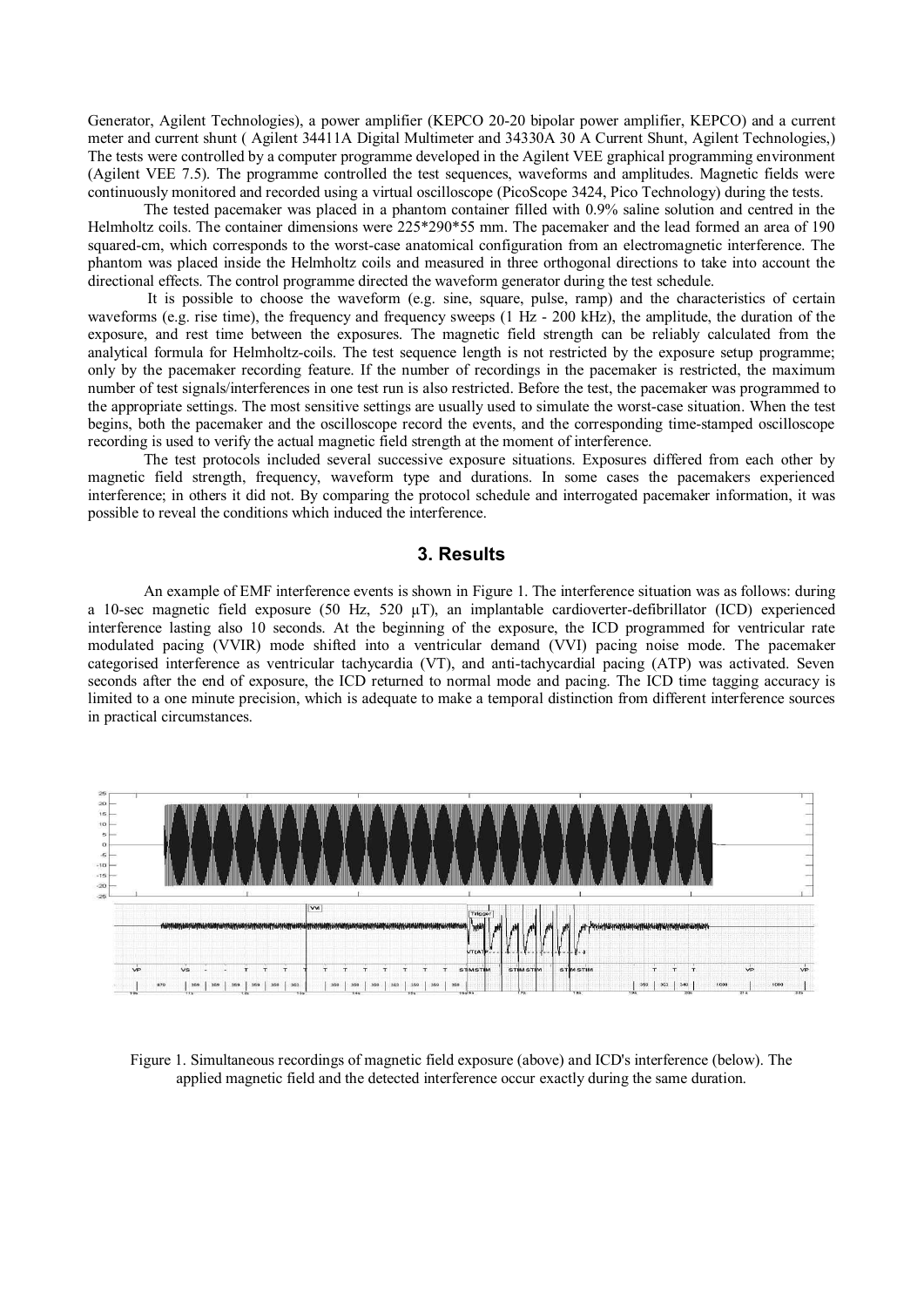In Figure 2, another interference case is presented. An arrhythmia pacemaker was exposed to 60 Hz sinusoidal magnetic field ( $B = 430 \mu T$ ). The pacemaker interpreted the interference as ventricular tachycardia and recorded the EGM.



Figure 2. Magnetic field interference interpreted by a pacemaker as tachycardia.

### **4. Conclusion**

The findings of our study indicate that pacemaker EMF interference sources can be identified by connecting pacemaker recordings to EMF recordings. When the measurement times of the two devices are correlated, it is possible to recognise the EMF induced pacemaker interference correctly. The measurement result gives the best representation of an effective electromagnetic field to the pacemaker when the recording device is close to the pacemaker. The pacemaker EGM recording features, e.g. time-tagging accuracy, may limit the usability of this method. Nevertheless, as the goal is to differentiate EMF-induced interferences from other disturbances, the existence/absence of EMF also gives valuable information, and the recorder can be carried, for example, on a belt.

This assessment method can only be used in circumstances where it is known that the interference from the EMF sources is so small that it does not pose a threat to the pacemaker wearer. The method can also be used when moderate interference is perceived in medical checks, to exclude EMF interference from those caused by clinical problems. An EMF recorder can be given to a pacemaker patient to wear for a few days, asking to keep a diary of his or her activities. After an appropriate time, the EMF recordings are read and compared with the interrogated pacemaker data. The location of the interference source can be revealed by combining the time of interference with the patient's diary activities.

# **6. Acknowledgments**

This work was supported by the Finnish Work Environment Fund [Grant number 107236].